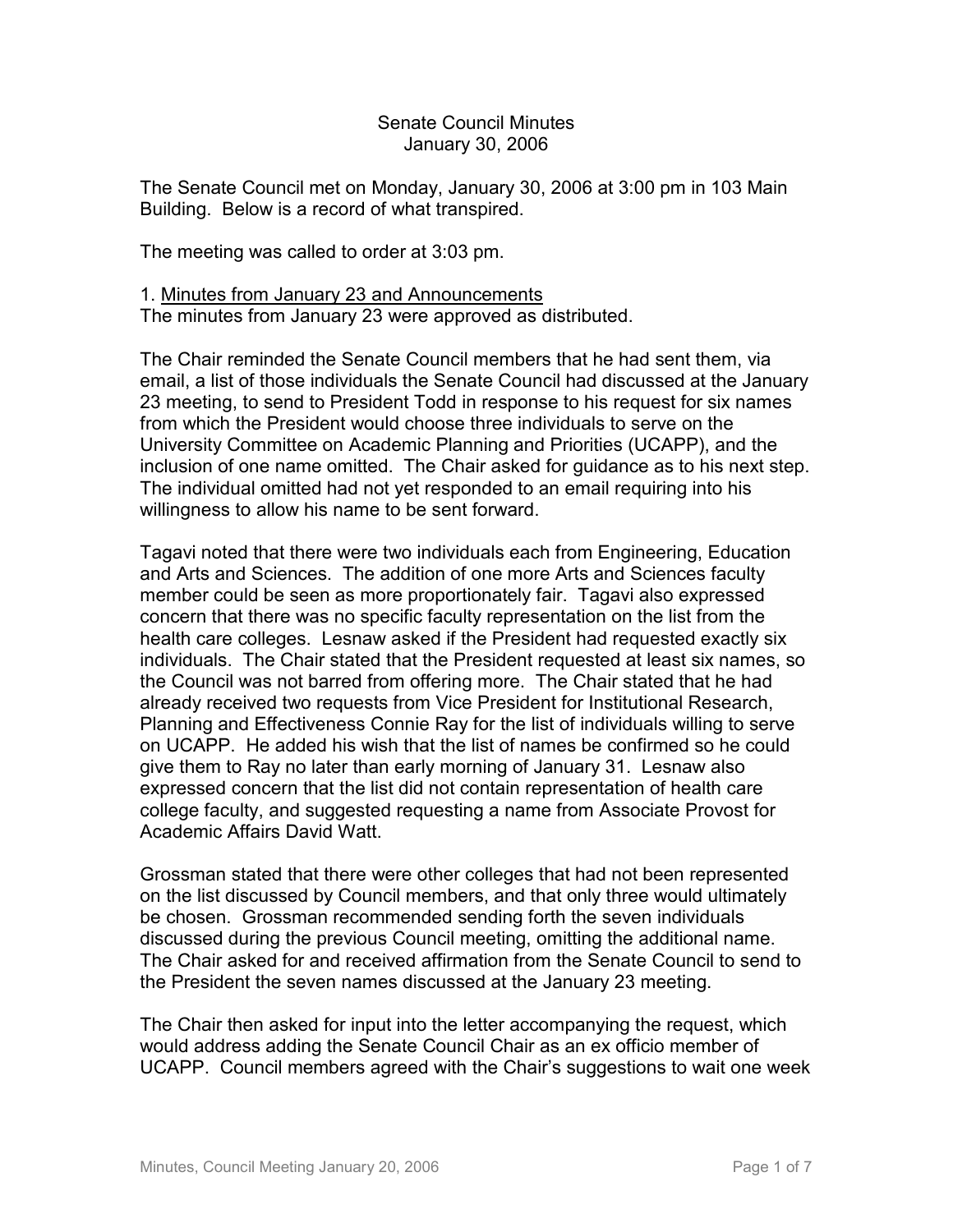to hear from the President's Office regarding the list and letter, before requesting a meeting with said office.

The Chair then turned to the suspension of the oral communications suspension. Associate Provost for Undergraduate Education Phil Kraemer had received a memo requesting clarification of the University Studies Program Committee's (USP Committee) action regarding the suspension, when the suspension would expire. The Chair wanted Council members and Chair Elect Tagavi to be aware of this upcoming issue.

## 2. Update from Ernie Bailey Regarding Provost Search Process

Guest Ernie Bailey reported on his service with the Provost Search Committee (PSC) and referred Council members to the committee's website for dates, etc. He stated that it was one of the better committees on which he had served, and that it had been well run by Co-Chairs Jeannine Blackwell and Fred de Beer. Bailey was impressed by the fair treatment of all candidates without regard to any PSC member's own department or college. He summed up the entire process as "fair."

Bailey noted his concern that faculty representation was very poor at two initial forums designed to elicit input from faculty employees about the then-future processes of the PSC. He stated that other individuals had noticed the absence of faculty at those forums, and went on to say he hoped faculty could be better persuaded to take more of an interest in future such forums. Bailey then provided a narrative of the provost search interview process.

Duke asked if Bailey could identify areas in which future search committees could improve their processes. Bailey reiterated his favorable impression of the committee, its processes and final outcome. He added that the PSC had been charged with ensuring it followed all appropriate rules regarding the search process and that Co-Chairs Blackwell and de Beer met regularly with the President. Bailey repeated his positive impression of the committee and stated his belief that the committee could serve as a template for how future searches should be performed.

In response to Grossman, Bailey voiced his belief that involving {Korn/Ferry International} was beneficial to the search process. The company was professional, and offered some very helpful suggestions. In response to other questions, Bailey stated that the PSC's final candidates did not know about the low faculty attendance at the two initial forums, nor did the committee discuss it.

The Chair said that there had been good Senate Council representation at the meeting opportunities provided the Council, but agreed with Bailey's description of faculty turnout. The Chair asked about the three candidates whose names were submitted to the President. Bailey said the PSC neither considered a candidate's current or future employment at other institutions nor the candidate's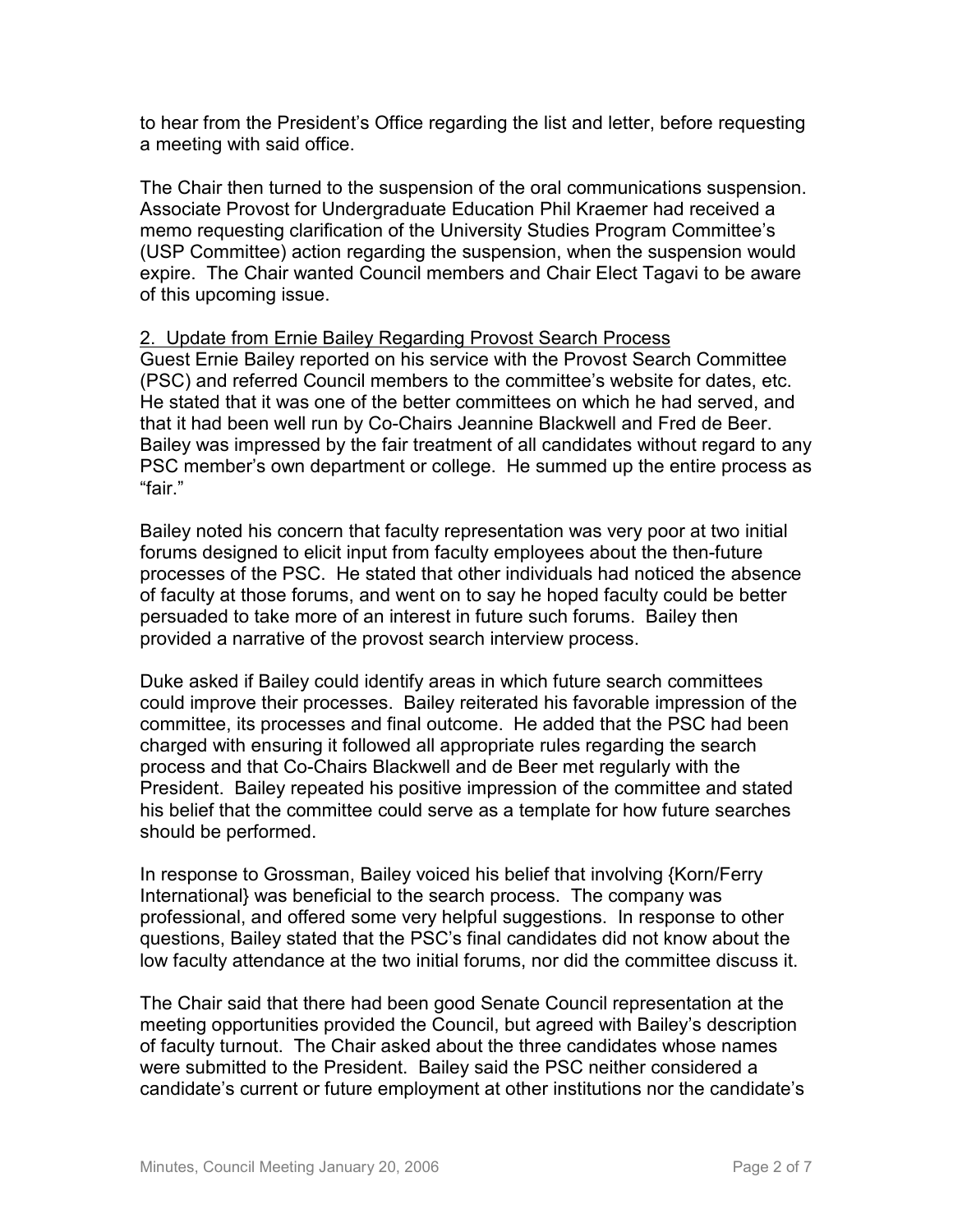original academic area of expertise. PSC members considered each candidate's administrative qualities as seen through curriculum vitae and discussions. The candidates cut across a wide variety of disciplines; they were all administrators and effective working with a wide range of areas.

In response to a question from the Chair about the Herald-Leader reporting the name of the female candidate [one of the three candidates chosen by the President for the final interview process] who withdrew her name, Bailey said the PSC was advised not to share any personal information regarding the candidates. He said that news of a candidate's inclusion in the interview process could damage a candidate's prospects with either a current or a future employer. Lesnaw asked why another name was not put forward to replace the name removed from the short list. Bailey stated that it had been the President's decision.

Bailey said the PSC sent the President the names of five individuals who they would have been proud to see serve as Provost, from which the President identified three individuals to go through the final interview process. Bailey ended by addressing the concerns voiced by some about having interviews during December, a busy month in academia. The PSC had been advised by Korn/Ferry International that at least one candidate was being wooed by another institution, and the committee was under pressure to keep the momentum going and wrap things up.

Dembo revisited the issue of the College of Agriculture name change currently in the hands of the Board of Trustees (BoT). He was told that due to deadlines for the January BoT meeting, there was insufficient time to put the name change on the agenda. Dembo expects the name change will be on the agenda for the February BoT meeting.

Grabau referred to Bailey's appointment to the PSC, and the controversy about the number of seats dedicated to faculty members. Grabau asked Bailey to speak to his opinion about how the number of faculty members affected the PSC. Bailey stated the committee was a good one, worked well and tried to keep a University-wide view when discussing the candidates for Provost. He stated his understanding that the President had not adhered to a previously agreed upon proportional representation standard of committee membership because the agreement was not codified in the *Administrative Regulations* or the *Governing Regulations* (*GRs*)*.* Bailey again stated he believed the PSC had functioned well, throughout the process.

Grabau wondered if the controversy influenced the structure of UCAPP. The Chair replied that there was a pervasive sense in both the President's and Provost's Offices, stated several times by various persons, that UCAPP should be preponderantly made up of faculty employees.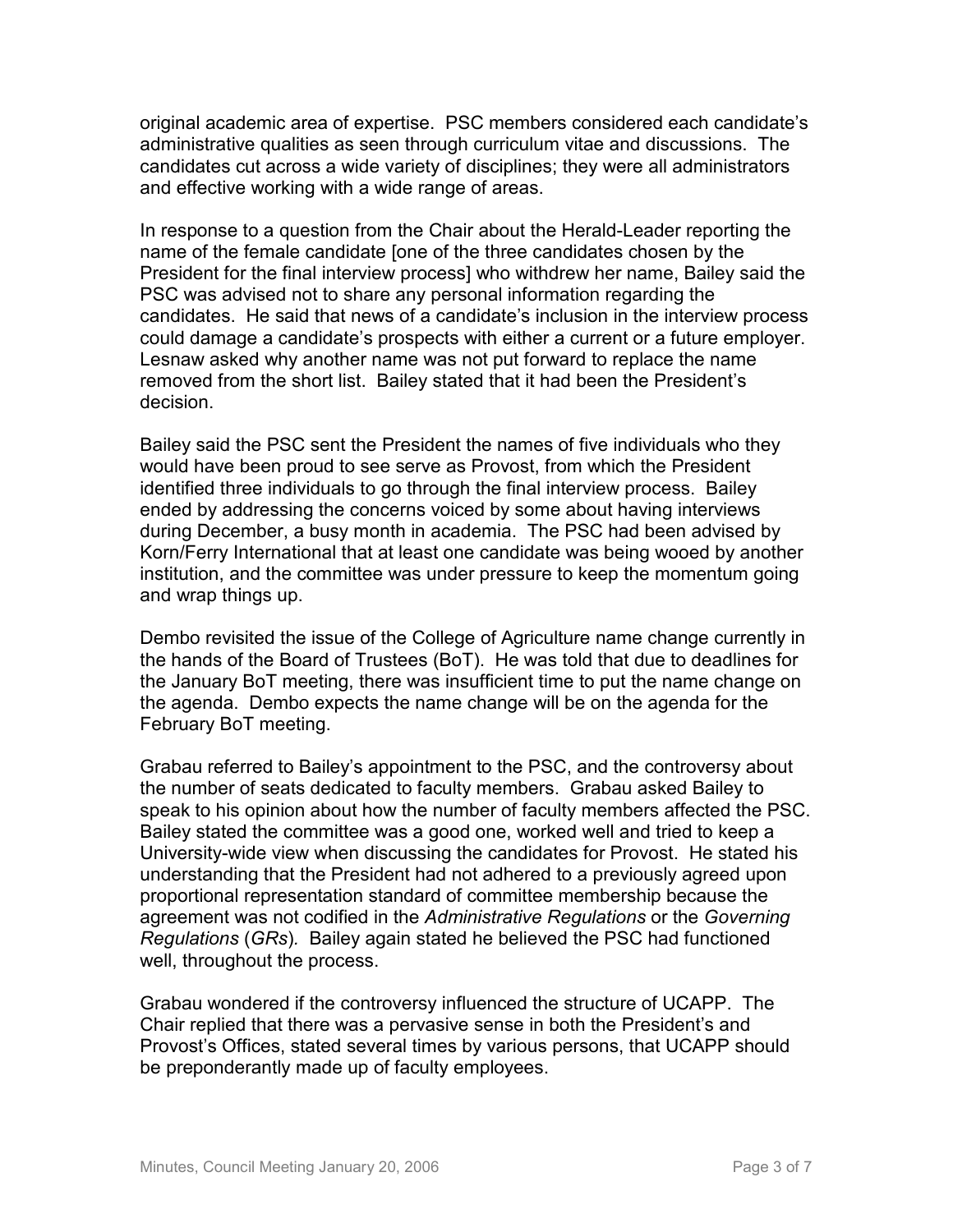## 3. Academic Calendars

The Chair reminded Council members that since it was still in its pilot stages, the Winter Intersession would be up for review at some point and if made permanent would be included in future University Calendars.

Tagavi stated he had identified a possible problem with the calendars, and had contacted Associate Registrar Jacquie Hager. The 2006 Fall semester calendar included three time frames in which a student was approved to or prohibited from changing majors. However, the 2006 Spring semester calendar only included one time frame in which students were prohibited from changing majors. Council members discussed the possible ramifications this discrepancy could have on students. Tagavi said Hager agreed the Spring and Fall calendars should be structured identically, and that the discrepancy was of concern. The Chair noted the academic calendars must be approved by the Council in time for the University Senate (Senate) to approve them at the February 13 Senate meeting.

The issue of how long the pilot stage of the Winter Intersession would last was discussed, as well as was the issue of a report on the most recent Winter Intersession, December 19, 2005 – January 10, 2006. The Chair stated he would check with the Office of the Provost as to when a report could be given to the Council.

Discussion on the academic calendars continued. Tagavi volunteered to follow up with Hager, and send information regarding the discrepancy either to the Senate Council Office or to the listserv.

Lesnaw **moved** to table the discussion of academic calendars until the February 6 Council meeting. Duke **seconded**. A **vote** was taken and the motion **passed** unanimously.

4. Proposed Changes to *Senate Rules Section I* (*"*The University Senate") The Senate Rules and Elections Committee (SREC) Chair, Jones, offered background on the impetus for the changes. Due to the massive June 2005 revision of the *GRs* by the BoT, there were many places in the *Senate Rules* (*Rules*) that also needed to be revised to reflect the separation of Lexington Community College (LCC) from UK, the "new" provost system, and other changes. At the same time, the SREC used the opportunity to read the *Rules* sentence by sentence to check for grammar, internal contradictions, etc.

Jones recognized the hard work of Michael, DeLuca, Ford, Thelin, and Tagavi in the mammoth undertaking. He stressed that the SREC had anguished over the charge not to make substantive changes, but rather to ensure the *Rules* were in line with the *GRs*. Jones added that the SREC separately noted issues that the committee felt needed to be addressed, but were not technically part of their charge. Jones noted the BoT paid particular attention to clarifying the difference between what constitutes a faculty employee and a member of a faculty body.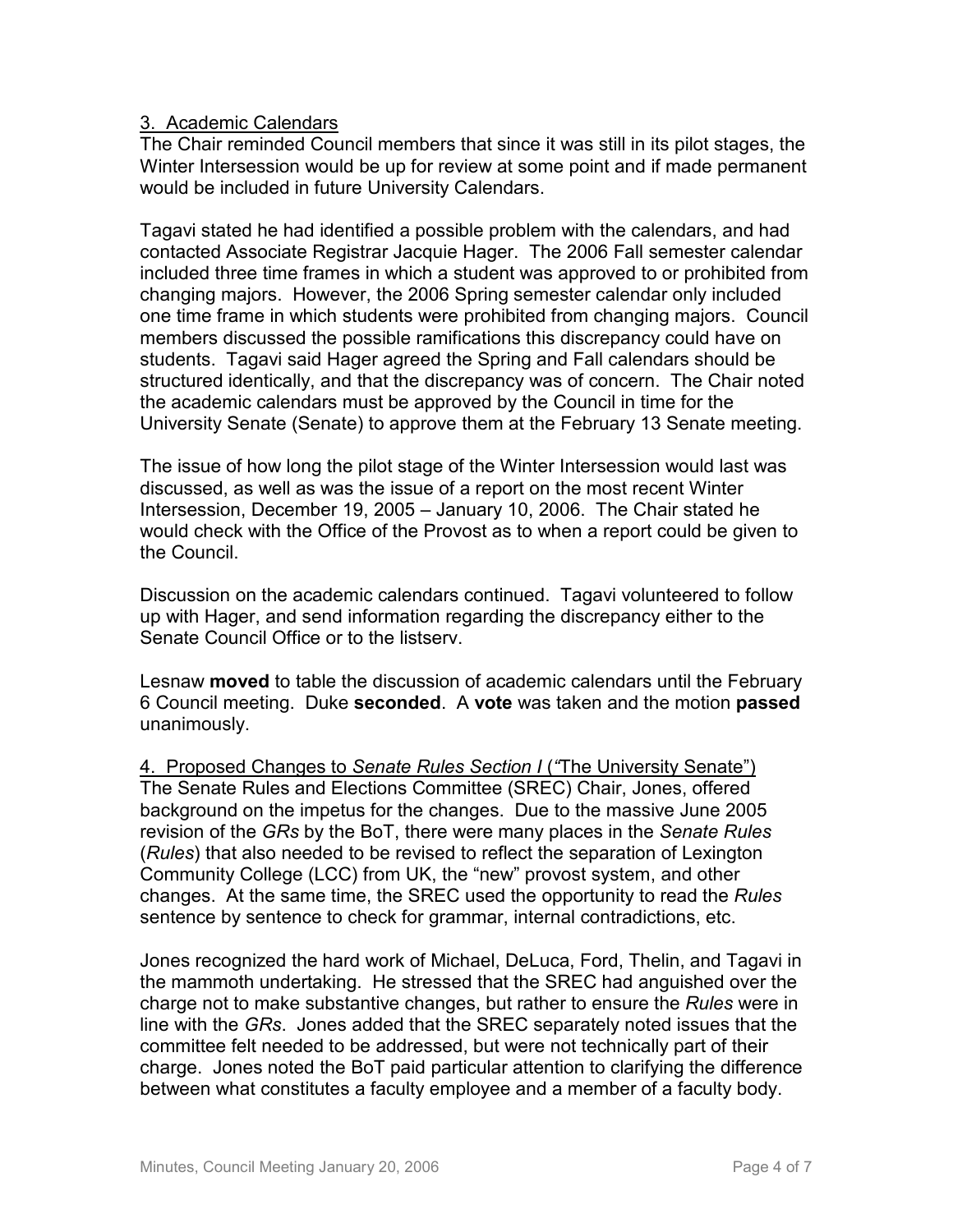Jones began by explaining that the BoT revisions to the GRs had brought the President closer to the Senate in terms of the President's responsibilities with and to the Senate. As a result, the SREC pulled all scattered references to the President's Senate-related responsibilities into *Section 1.2.5*. In response to Grossman, Jones stated the section numbering was not completed, and would be fixed after approval of the changes.

Part of the revision process, according to Jones, was polling current committee chairs and Senate officers to review their respective committee descriptions and offer suggestions. He said he had received statements from past chair Dembo and current chair Yanarella that indicated their desire for a clearer statement of the Chair's role(s) and responsibilities. As with the section addressing the President's Senate-responsibilities, the SREC pulled the scattered references to the Chair's responsibilities into one place, *Section 1.3.1.3.*

The SREC removed outdated references to the Academic Council for the Lexington Community College. Jones also noted that an electronic election process to select faculty members for inclusion on presidential search committees had not been previously codified, but was included in the revision.

Duke asked about the use of the word "instrumentality" in *Section 1.4.0* of the revision draft. Jones explained that the word was used in the *GRs* to refer to groups or individuals working on behalf of and for the University Senate. He further stated it indicated a component within the larger Senate apparatus. He offered to change the wording, if a better term was suggested. Discussion on this term and its intended meaning continued.

Moore brought Council members' attention to new wording making the Faculty Trustees ex officio voting members of the Senate, a change from their previous status as ex officio non-voting members of the Senate. Jones stated this was taken from the *GR* revision. Moore expressed concern that a trustee could be in an awkward position if asked to vote on an issue in the Senate, and then at a BoT meeting; additional information could come to light that would affect a vote, but it could seem as though the trustee's vote was changing according to the body in which the trustee was serving. Jones noted that the same situation exists for the Student Faculty Trustee, since that individual is also in the same list in the Governing Regulations for ex officio voting member of the Senate.

More discussion about the term "instrumentality" followed. Moore asked about a reference to Robert's Rules of Order. He said there was more than one version. It was decided Jones would check with Parliamentarian Blyton to determine which version Blyton recommended. Jones said he would report the answer at the February 6 Council meeting.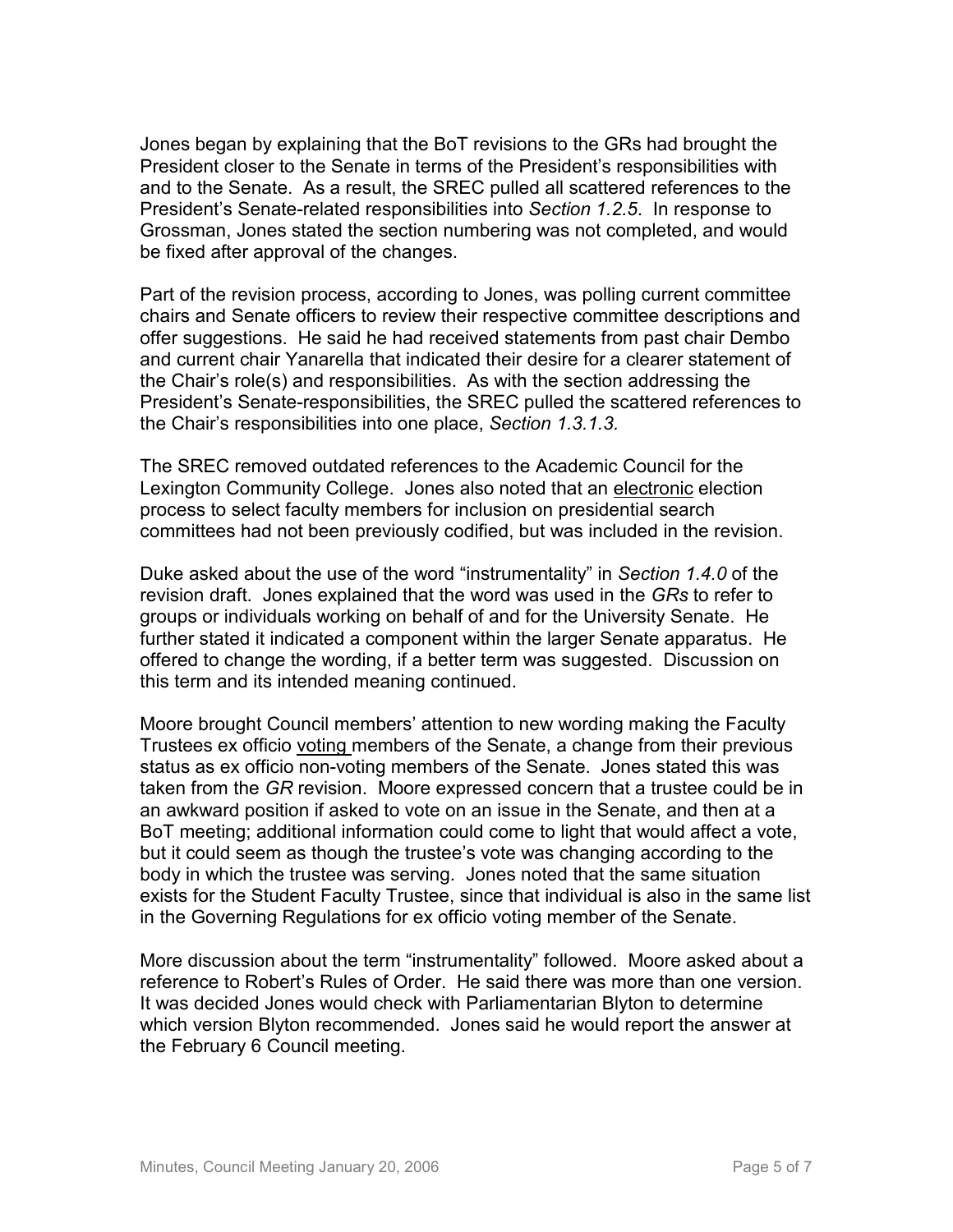Lesnaw expressed concern over the perhaps unnecessary use of the word "instrumentality," saying that, in general, using fewer words would offer increased clarity. Jones stated he would remove the reference to that word.

In response to a request from the Chair for clarity about the additional general policy issues the SREC suggested be reviewed by the Council, Jones stated that those eight questions at the end of the SREC cover letter were more philosophical and broader in nature, and would be better suited to discussion at a later time. The changes made to *Section I* did not rely upon resolution of those eight questions, and could be deliberated subsequent to voting.

Grabau asked if the newly formed UCAPP would remove the need for the similar Senate Academic Planning and Priorities Committee (SAPPC), and suggested it be grouped with the other philosophical questions. He also wondered if the USP Committee would be slighted by its non-involvement with the General Education Reform and Assessment Committee's work. The Chair stated that in conversations with the USP Committee chair, Phil Kraemer, the sense was that USP Committee had evolved in such a way that it would not demand a role in the undergraduate reform movement on campus.

At the Chair's request, Jones recapped the changes to *Section I*: mechanical revisions were made to update the *Rules* to be in conformity with the June 2005 revisions to the *GRs*, including: the move to a provost system and the departure of LCC; resolution of internal *Rules* contradictions; and correction of grammatical errors. He stated the SREC was bringing the changes to the Council, and was **moving** the changes be approved and introduced into the *Rules*. Jones **accepted** a **friendly amendment** from Tagavi to include "to go forward with a positive recommendation and be effective immediately" in the motion. In response to Grossman, Jones said the wording and not the problematic numbering was being voted on. Tagavi asked about his suggestion and the SREC's agreement to utilize Roman numerals instead of Arabic numerals for section numbering. Jones said that change would be included in the renumbering after approval.

Lesnaw voiced concern that the term "instrumentality" would forevermore be included in the *Senate Rules.* Jones stated he had removed the references, and would restructure *Section 1.4.0* so that the problematic word would be rendered unnecessary, and would do a global check to make sure all references to the word were removed. Dembo asked the Chair to consider whether it would be appropriate to request the Senate vote on the changes at one time, or if it would be better to present the changes for discussion and then a vote at a subsequent meeting. Lesnaw opined that the changes were straightforward and simply reconciled the *Rules* with the *GRs*.

The Chair stated the revisions were a significant updating, and were done with considerable care avoid changing content and meaning. He thanked Jones and